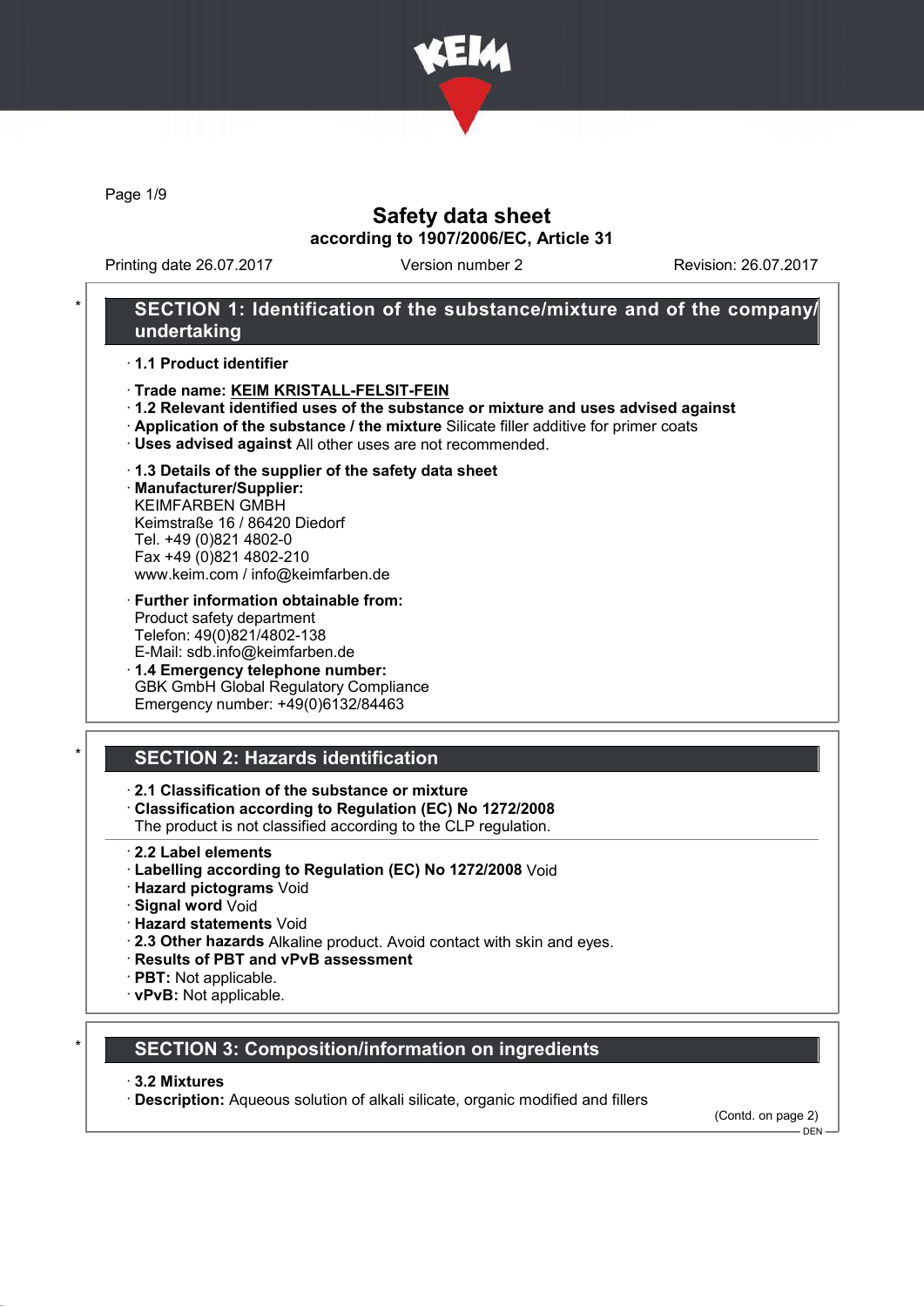

Page 2/9

# Safety data sheet according to 1907/2006/EC, Article 31

Printing date 26.07.2017 Version number 2 Revision: 26.07.2017

#### Trade name: KEIM KRISTALL-FELSIT-FEIN

| · Dangerous components: |                                                     |
|-------------------------|-----------------------------------------------------|
| CAS: 1314-98-3          | zinc sulphide                                       |
| EINECS: 215-251-3       | substance with a Community workplace exposure limit |

(Contd. of page 1)

EINECS: 215-251-3 Reg.nr.: 01-2119475779-15-xxxx ≤2.5%

### SECTION 4: First aid measures

#### · 4.1 Description of first aid measures

#### · General information:

No special measures required.

When seeing the doctor we suggest to present this safety data sheet.

- · After inhalation: Supply fresh air; consult doctor in case of complaints.
- · After skin contact:

Immediately wash with water and soap and rinse thoroughly.

Do not use solvents or thinners.

If skin irritation continues, consult a doctor.

- · After eye contact:
- Rinse opened eye for several minutes under running water. Then consult a doctor.
- · After swallowing: Rinse mouth and throat well with water.

Do not induce vomiting; call for medical help immediately.

- · 4.2 Most important symptoms and effects, both acute and delayed
- No further relevant information available.
- · 4.3 Indication of any immediate medical attention and special treatment needed No further relevant information available.

### SECTION 5: Firefighting measures

- · 5.1 Extinguishing media
- · Suitable extinguishing agents:
- Product itself does not burn. Co-ordinate fire-fighting measures to the fire surroundings.
- · 5.2 Special hazards arising from the substance or mixture
- No further relevant information available.
- · 5.3 Advice for firefighters
- · Protective equipment: Wear self-contained respiratory protective device.
- · Additional information
- Dispose of fire debris and contaminated fire fighting water in accordance with official regulations. In case of fire do not breathe smoke, fumes and vapours.

#### SECTION 6: Accidental release measures

· 6.1 Personal precautions, protective equipment and emergency procedures Respect the protection rules (see section 7 a. 8). Avoid contact with skin and eyes.

Use respiratory protective device against the effects of fumes/dust/aerosol.

(Contd. on page 3)

<sup>-</sup> DEN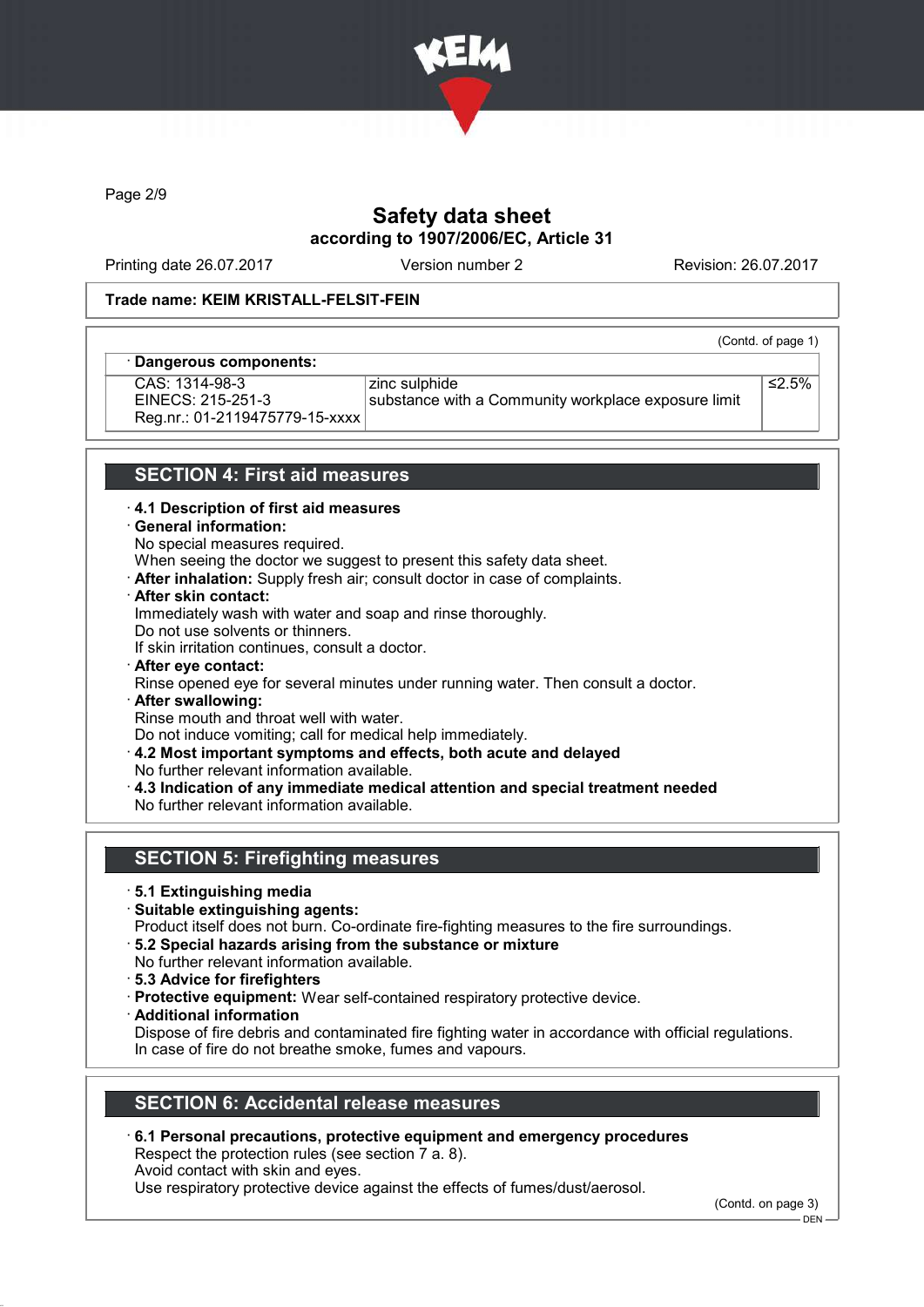

Page 3/9

### Safety data sheet according to 1907/2006/EC, Article 31

Printing date 26.07.2017 Version number 2 Revision: 26.07.2017

#### Trade name: KEIM KRISTALL-FELSIT-FEIN

(Contd. of page 2) Particular danger of slipping on leaked/spilled product. · 6.2 Environmental precautions: Do not allow product to reach soil, sewage system or any water course. Follow local governmental rules and regulations. · 6.3 Methods and material for containment and cleaning up: Absorb with liquid-binding material (sand, diatomite, acid binders, universal binders, sawdust). Dispose of the material collected according to regulations. Clear contaminated areas thoroughly. Flush rests with sufficient amount of water. 6.4 Reference to other sections See Section 7 for information on safe handling. See Section 8 for information on personal protection equipment. See Section 13 for disposal information. SECTION 7: Handling and storage · 7.1 Precautions for safe handling Keep receptacles tightly sealed. Avoid contact with skin and eyes. Do not inhale aerosols. See item 8 for information about suitable protective equipment and technical precautions. Respect the protection rules.

· Information about fire - and explosion protection: The product is not flammable.

No special measures required.

- · 7.2 Conditions for safe storage, including any incompatibilities
- · Storage:
- · Requirements to be met by storerooms and receptacles: Store only in unopened original receptacles.

Keep in the original containers in a cool and dry place.

- · Information about storage in one common storage facility: Do not store together with acids.
- · Further information about storage conditions:

Store in a cool place.

Protect from frost.

- Protect from heat and direct sunlight.
- · Storage class: 12
- · 7.3 Specific end use(s) No further relevant information available.

# SECTION 8: Exposure controls/personal protection

# · 8.1 Control parameters

· Ingredients with limit values that require monitoring at the workplace:

14808-60-7 Quartz (SiO2)

MAK (Germany) alveolengängige Fraktion

(Contd. on page 4)

DEN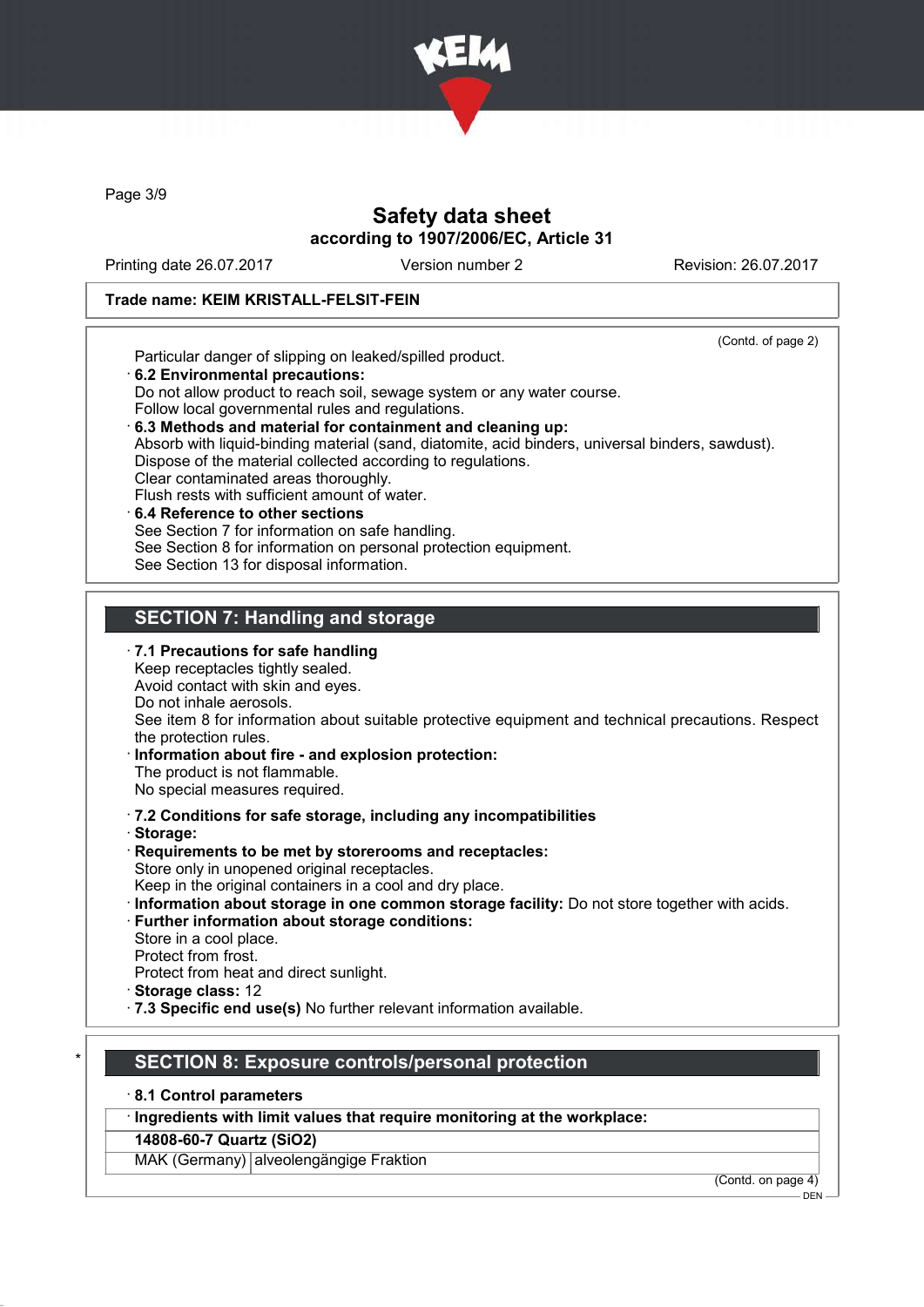

Page 4/9

# Safety data sheet according to 1907/2006/EC, Article 31

Printing date 26.07.2017 Version number 2 Revision: 26.07.2017

### Trade name: KEIM KRISTALL-FELSIT-FEIN

| MAK (Germany) Long-term value: 0.1A* 2E** mg/m <sup>3</sup><br>*alveolengängig; **einatembar                                                                                                                                                                                                                                                                                                                                                                                                                                                                                                                                                                                                                                                                                                                |                                                                     |  |  |                                                                                                                                                                                                                                                                                                                                                                                 |  |
|-------------------------------------------------------------------------------------------------------------------------------------------------------------------------------------------------------------------------------------------------------------------------------------------------------------------------------------------------------------------------------------------------------------------------------------------------------------------------------------------------------------------------------------------------------------------------------------------------------------------------------------------------------------------------------------------------------------------------------------------------------------------------------------------------------------|---------------------------------------------------------------------|--|--|---------------------------------------------------------------------------------------------------------------------------------------------------------------------------------------------------------------------------------------------------------------------------------------------------------------------------------------------------------------------------------|--|
| $\cdot$ DNELs                                                                                                                                                                                                                                                                                                                                                                                                                                                                                                                                                                                                                                                                                                                                                                                               |                                                                     |  |  |                                                                                                                                                                                                                                                                                                                                                                                 |  |
| 1314-98-3 zinc sulphide                                                                                                                                                                                                                                                                                                                                                                                                                                                                                                                                                                                                                                                                                                                                                                                     |                                                                     |  |  |                                                                                                                                                                                                                                                                                                                                                                                 |  |
| Inhalative Acute - local effects, worker 5 (worker) (insoluble Zn)                                                                                                                                                                                                                                                                                                                                                                                                                                                                                                                                                                                                                                                                                                                                          |                                                                     |  |  |                                                                                                                                                                                                                                                                                                                                                                                 |  |
| · PNECs                                                                                                                                                                                                                                                                                                                                                                                                                                                                                                                                                                                                                                                                                                                                                                                                     |                                                                     |  |  |                                                                                                                                                                                                                                                                                                                                                                                 |  |
| 1314-98-3 zinc sulphide                                                                                                                                                                                                                                                                                                                                                                                                                                                                                                                                                                                                                                                                                                                                                                                     |                                                                     |  |  |                                                                                                                                                                                                                                                                                                                                                                                 |  |
| Aquatic compartment - freshwater                                                                                                                                                                                                                                                                                                                                                                                                                                                                                                                                                                                                                                                                                                                                                                            | 0.0206 mg/l (freshwater) (PNEC acid)                                |  |  |                                                                                                                                                                                                                                                                                                                                                                                 |  |
| Aquatic compartment - marine water                                                                                                                                                                                                                                                                                                                                                                                                                                                                                                                                                                                                                                                                                                                                                                          | 0.0061 mg/l (marine water) (PNEC acid)                              |  |  |                                                                                                                                                                                                                                                                                                                                                                                 |  |
| Aquatic compartment - sediment in freshwater                                                                                                                                                                                                                                                                                                                                                                                                                                                                                                                                                                                                                                                                                                                                                                | 235.6 mg/kg sed dw (sediment fresh water)<br>(Faktor 0,5; EZB 2008) |  |  |                                                                                                                                                                                                                                                                                                                                                                                 |  |
| Aquatic compartment - sediment in marine 113 mg/kg sed dw (sediment marine water)<br>water                                                                                                                                                                                                                                                                                                                                                                                                                                                                                                                                                                                                                                                                                                                  | (Faktor 0,5; EZB 2008)                                              |  |  |                                                                                                                                                                                                                                                                                                                                                                                 |  |
| Terrestrial compartment - soil                                                                                                                                                                                                                                                                                                                                                                                                                                                                                                                                                                                                                                                                                                                                                                              | 106.8 mg/kg dw (soil) (Faktor 3; EZB 2008)                          |  |  |                                                                                                                                                                                                                                                                                                                                                                                 |  |
| Sewage treatment plant                                                                                                                                                                                                                                                                                                                                                                                                                                                                                                                                                                                                                                                                                                                                                                                      | 0.052 mg/l (sewage treatment plant)                                 |  |  |                                                                                                                                                                                                                                                                                                                                                                                 |  |
| Immediately remove all soiled and contaminated clothing<br>Respiratory protection: Filter: P<br><b>Protection of hands: Protective gloves</b><br><b>Material of gloves</b><br>suitable material e.g.:<br>Nitrile impregnated cotton-gloves<br>PVC or PE gloves<br>Recommended thickness of the material: $\geq 0.5$ mm<br>Natural rubber, NR<br>Recommended thickness of the material: $\geq 0.6$ mm<br>The selection of the suitable gloves does not only depend on the material, but also on further marks<br>of quality and varies from manufacturer to manufacturer. As the product is a preparation of several<br>substances, the resistance of the glove material can not be calculated in advance and has therefore<br>to be checked prior to the application.<br>Penetration time of glove material |                                                                     |  |  |                                                                                                                                                                                                                                                                                                                                                                                 |  |
|                                                                                                                                                                                                                                                                                                                                                                                                                                                                                                                                                                                                                                                                                                                                                                                                             |                                                                     |  |  |                                                                                                                                                                                                                                                                                                                                                                                 |  |
|                                                                                                                                                                                                                                                                                                                                                                                                                                                                                                                                                                                                                                                                                                                                                                                                             |                                                                     |  |  | Value for the permeation: Level $\geq 6$ (480 min)<br>The determined penetration times according to EN 374 part III are not performed under practical<br>conditions. Therefore a maximum wearing time, which corresponds to 50% of the penetration time,<br>is recommended.<br>The exact break trough time has to be found out by the manufacturer of the protective gloves and |  |
| has to be observed.<br>Eye protection: Safety glasses                                                                                                                                                                                                                                                                                                                                                                                                                                                                                                                                                                                                                                                                                                                                                       |                                                                     |  |  |                                                                                                                                                                                                                                                                                                                                                                                 |  |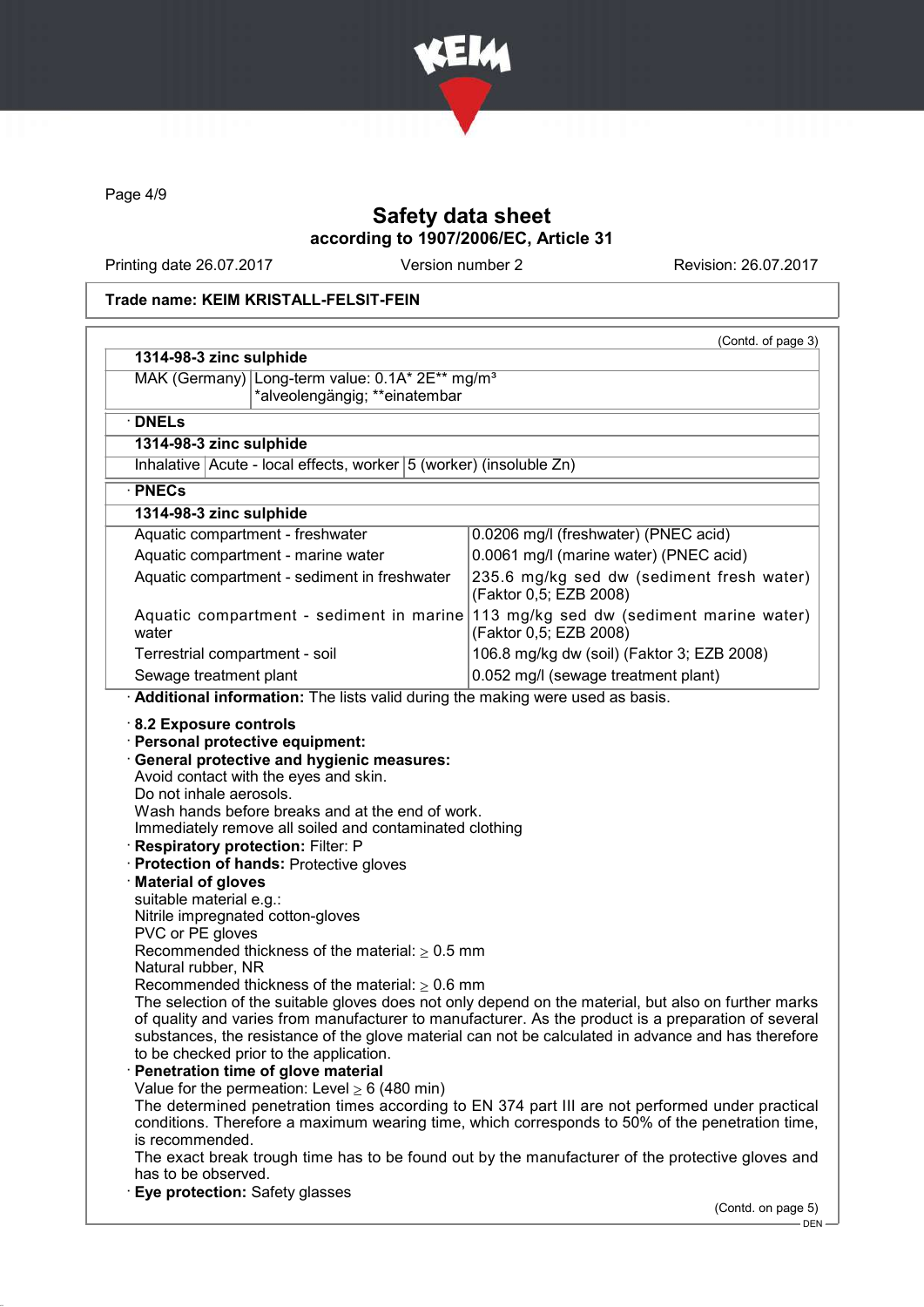

Page 5/9

# Safety data sheet according to 1907/2006/EC, Article 31

Printing date 26.07.2017 Version number 2 Revision: 26.07.2017

### Trade name: KEIM KRISTALL-FELSIT-FEIN

· Body protection: Protective work clothing

(Contd. of page 4)

· Limitation and supervision of exposure into the environment See Section 12 and 6.2

| 9.1 Information on basic physical and chemical properties<br><b>General Information</b> |                                               |
|-----------------------------------------------------------------------------------------|-----------------------------------------------|
|                                                                                         |                                               |
| · Appearance:<br>Form:                                                                  | Pasty                                         |
| Colour:                                                                                 | White                                         |
| Odour:                                                                                  | Weak, characteristic                          |
| <b>Odour threshold:</b>                                                                 | Not determined.                               |
| pH-value at 20°C:                                                                       | $11.4*$                                       |
| Change in condition                                                                     |                                               |
| <b>Melting point/freezing point:</b>                                                    | Undetermined.                                 |
| Initial boiling point and boiling range: Undetermined.                                  |                                               |
| · Flash point:                                                                          | Not applicable.                               |
| · Flammability (solid, gas):                                                            | Not applicable.                               |
| · Ignition temperature:                                                                 | Not determined.                               |
| · Decomposition temperature:                                                            | Not determined.                               |
| · Auto-ignition temperature:                                                            | Product is not selfigniting.                  |
| <b>Explosive properties:</b>                                                            | Product does not present an explosion hazard. |
| · Explosion limits:                                                                     |                                               |
| Lower:                                                                                  | Not applicable.                               |
| Upper:                                                                                  | Not applicable.                               |
| <b>Oxidising properties</b>                                                             | Not applicable.                               |
| · Vapour pressure at 20°C:                                                              | $~23$ hPa                                     |
| · Density at 20°C:                                                                      | 1.6-1.7 $*$ g/cm <sup>3</sup>                 |
| · Relative density                                                                      | Not determined.                               |
| · Vapour density                                                                        | Not applicable.                               |
| <b>Evaporation rate</b>                                                                 | Not applicable.                               |
| · Solubility in / Miscibility with                                                      |                                               |
| water:                                                                                  | miscible                                      |
| · Partition coefficient: n-octanol/water:                                               | Not applicable.                               |
| · Viscosity:                                                                            |                                               |
| Dynamic at 20°C:                                                                        | 3.000-4.000* mPas                             |
| Kinematic:                                                                              | Not determined.                               |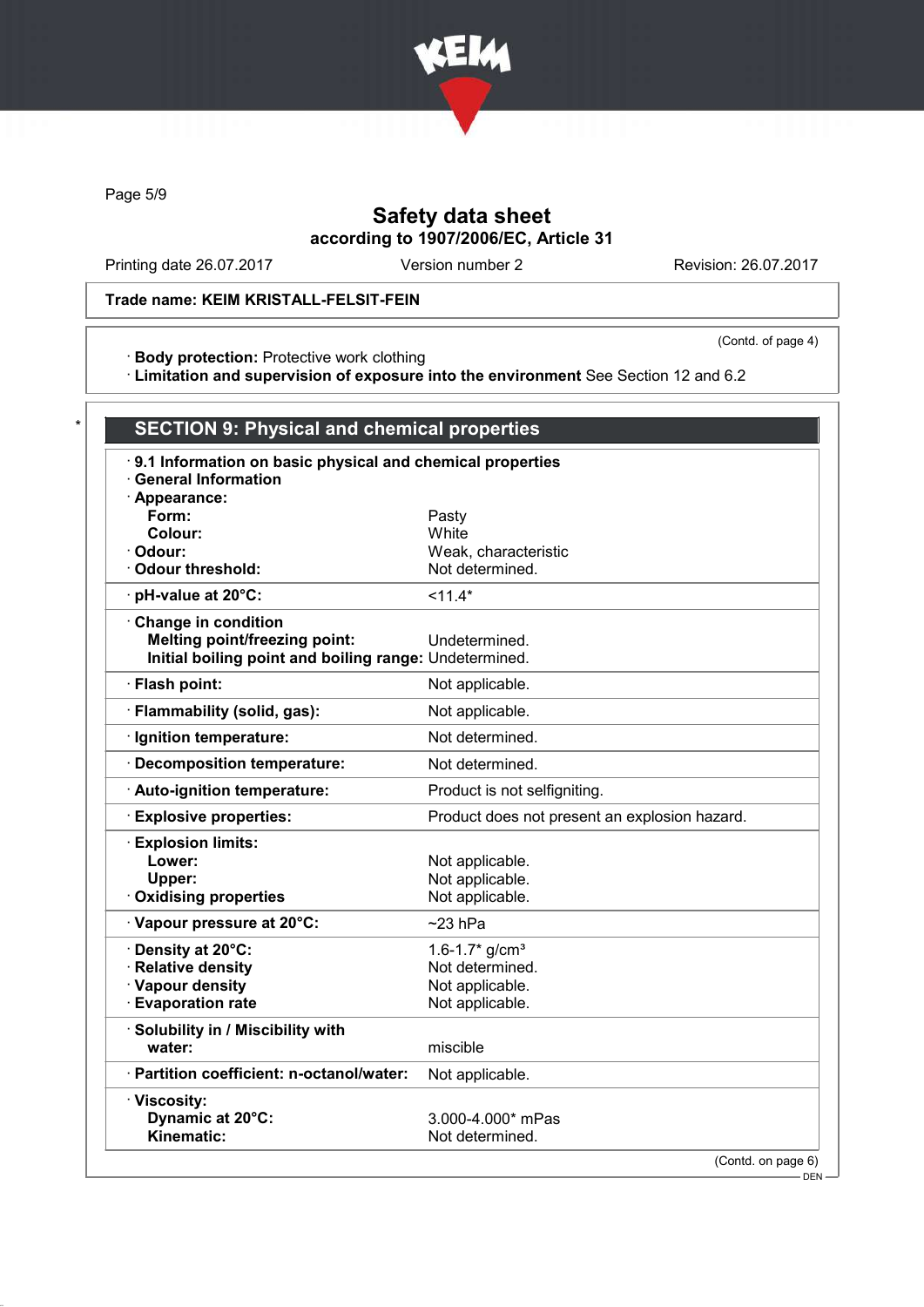

Page 6/9

# Safety data sheet according to 1907/2006/EC, Article 31

Printing date 26.07.2017 Version number 2 Revision: 26.07.2017

(Contd. of page 5)

#### Trade name: KEIM KRISTALL-FELSIT-FEIN

· 9.2 Other information \* The values are for freshly produced material and may change with the time.

### SECTION 10: Stability and reactivity

- · 10.1 Reactivity No further relevant information available.
- · 10.2 Chemical stability Stable under normal conditions of storage and use.
- · Thermal decomposition / conditions to be avoided:
- No decomposition if used according to specifications.
- · 10.3 Possibility of hazardous reactions No dangerous reactions known.
- · 10.4 Conditions to avoid No further relevant information available.
- · 10.5 Incompatible materials: Acids
- · 10.6 Hazardous decomposition products:

No hazardous decomposition products if stored and handled as prescribed.

## **SECTION 11: Toxicological information**

- · 11.1 Information on toxicological effects
- · Acute toxicity Based on available data, the classification criteria are not met.
- · LD/LC50 values relevant for classification:

not determined

### 1314-98-3 zinc sulphide

Oral LD50 >2,000 mg/kg (rat)

Inhalative  $|LC50/4 h| > 5.7$  mg/l (rat)

· Primary irritant effect:

- · Skin corrosion/irritation Frequent persistent contact with the skin may cause skin irritation.
- · Serious eye damage/irritation In case of longer exposure, slightly irritating effect is possible.

· during inhalation: Irritant effect possible.

· during swallowing: Irritant effect possible

· Respiratory or skin sensitisation Based on available data, the classification criteria are not met. · Other information (about experimental toxicology):

Experimental analysis are not available.

The product was not tested. The statements on toxicology have been derived from the properties of the individual components.

- · CMR effects (carcinogenity, mutagenicity and toxicity for reproduction) not applicable
- · Germ cell mutagenicity Based on available data, the classification criteria are not met.

· Carcinogenicity Based on available data, the classification criteria are not met.

· Reproductive toxicity Based on available data, the classification criteria are not met.

· STOT-single exposure Based on available data, the classification criteria are not met.

- · STOT-repeated exposure Based on available data, the classification criteria are not met.
- · Aspiration hazard Based on available data, the classification criteria are not met.

(Contd. on page 7)

DEN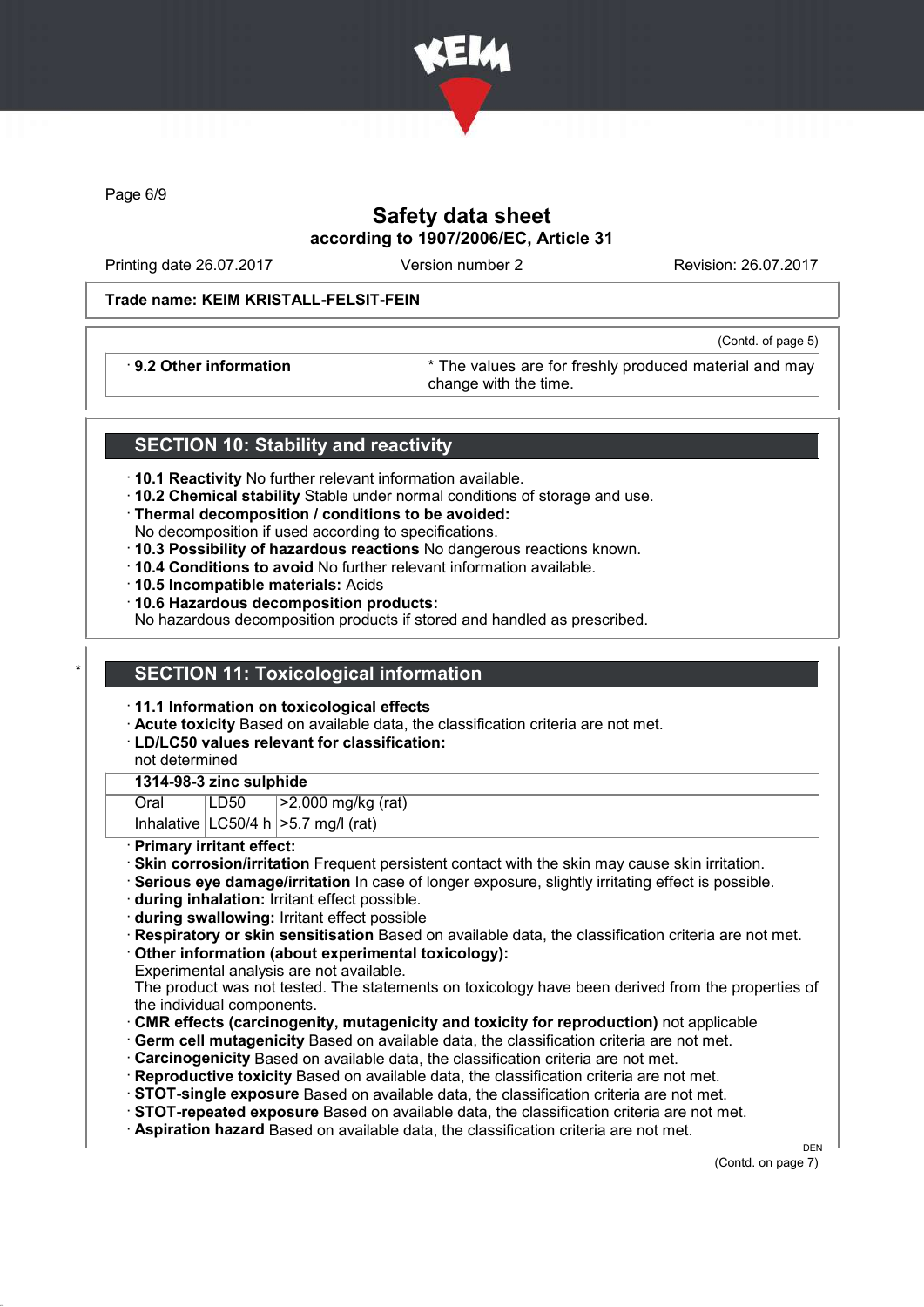

Page 7/9

## Safety data sheet according to 1907/2006/EC, Article 31

Printing date 26.07.2017 Version number 2 Revision: 26.07.2017

Trade name: KEIM KRISTALL-FELSIT-FEIN

(Contd. of page 6)

### **SECTION 12: Ecological information**

· 12.1 Toxicity

· Aquatic toxicity:

1314-98-3 zinc sulphide

EC 50/48h 204 mg/l (daphnia) (pH  $\le$ 7)

- EC 50/72 h 144 mg/l (algae) (pH >7 8,5)
- · 12.2 Persistence and degradability No further relevant information available.
- · 12.3 Bioaccumulative potential No further relevant information available.
- · 12.4 Mobility in soil No further relevant information available.
- · Additional ecological information:
- · AOX-indication:

Due to the substance of content which do not include organic jointed halogens, the product can not take influence on the AOX-load of the waste water.

- · According to the formulation contains the following heavy metals and compounds from the EU guideline NO. 2006/11/EC:
- The product contains ZnS.

#### General notes:

At present there are no ecotoxicological assessments.

Do not allow product to reach ground water, water course or sewage system.

Water hazard class 1 (German Regulation) (Self-assessment): slightly hazardous for water

- · 12.5 Results of PBT and vPvB assessment
- · PBT: Not applicable.
- · vPvB: Not applicable.

· 12.6 Other adverse effects No further relevant information available.

### SECTION 13: Disposal considerations

- · 13.1 Waste treatment methods
- · Recommendation

Must not be disposed with household garbage. Do not allow product to reach sewage system. Disposal must be made according to official regulations.

#### · European waste catalogue

08 01 12 waste paint and varnish other than those mentioned in 08 01 11

- · Uncleaned packaging:
- · Recommendation: Disposal must be made according to official regulations.

· Recommended cleansing agents: Water, if necessary with cleansing agents.

## SECTION 14: Transport information

· 14.1 UN-Number

· ADR, IMDG, IATA Void

(Contd. on page 8)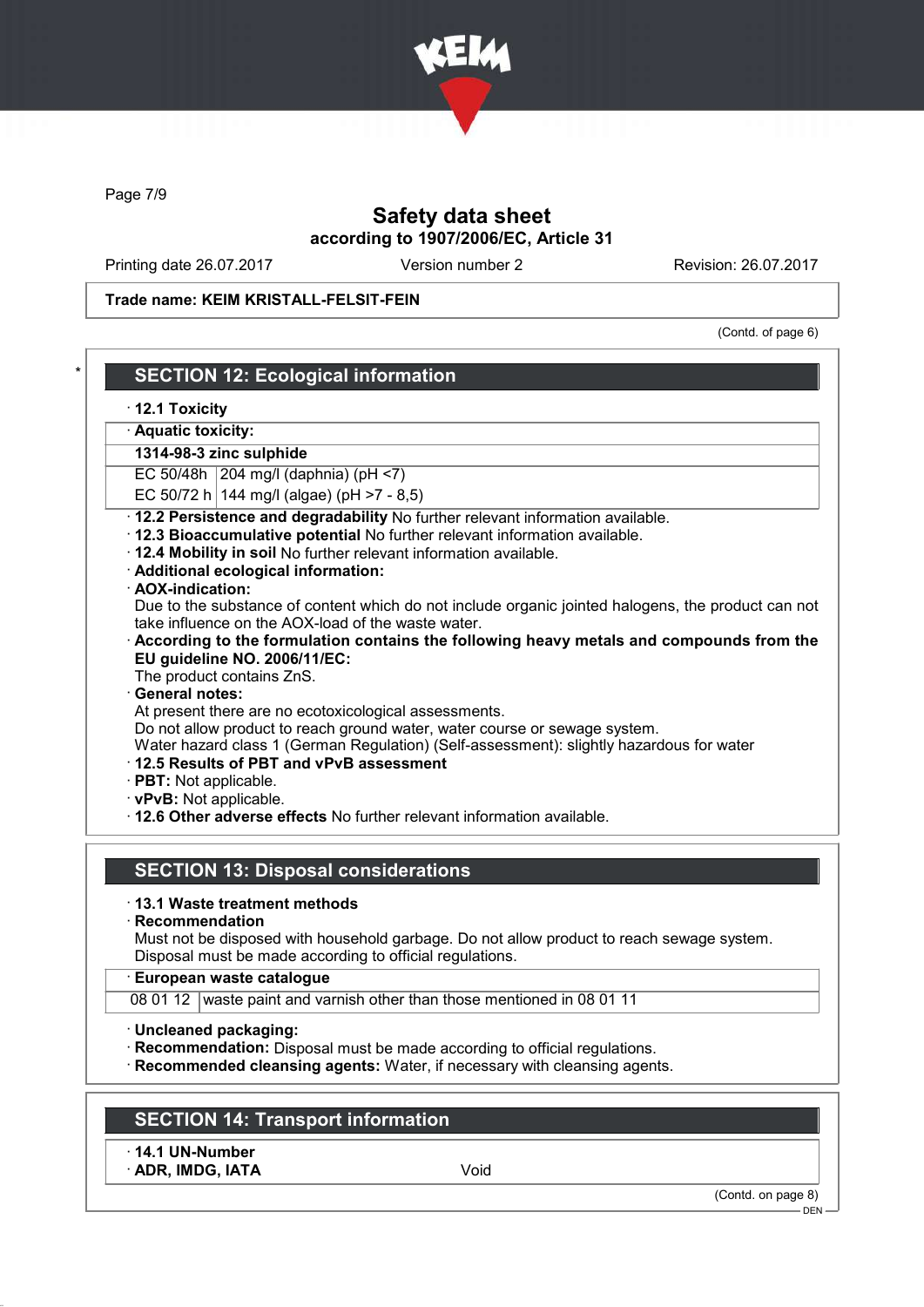

Page 8/9

## Safety data sheet according to 1907/2006/EC, Article 31

Printing date 26.07.2017 Version number 2 Revision: 26.07.2017

Trade name: KEIM KRISTALL-FELSIT-FEIN

|                                                                            | (Contd. of page 7)                                            |
|----------------------------------------------------------------------------|---------------------------------------------------------------|
| 14.2 UN proper shipping name<br>· ADR, IMDG, IATA                          | Void                                                          |
| 14.3 Transport hazard class(es)                                            |                                                               |
| · ADR, IMDG, IATA<br>· Class                                               | Void                                                          |
| 14.4 Packing group<br>· ADR, IMDG, IATA                                    | Void                                                          |
| ⋅14.5 Environmental hazards:<br>$\cdot$ Marine pollutant:                  | No                                                            |
| 14.6 Special precautions for user                                          | Not applicable.                                               |
| 14.7 Transport in bulk according to Annex II<br>of Marpol and the IBC Code | Not applicable.                                               |
| · Transport/Additional information:                                        | No dangerous good in sense of these transport<br>regulations. |
| · UN "Model Regulation":                                                   | Void                                                          |

### **SECTION 15: Regulatory information**

· 15.1 Safety, health and environmental regulations/legislation specific for the substance or mixture

· Directive 2012/18/EU

· Named dangerous substances - ANNEX I None of the ingredients is listed.

· National regulations:

· Waterhazard class: Water hazard class 1 (Self-assessment): slightly hazardous for water.

· Other regulations, limitations and prohibitive regulations

· Substances of very high concern (SVHC) according to REACH, Article 57 not applicable · Product-Code/Giscode: BSW10

· 15.2 Chemical safety assessment: A Chemical Safety Assessment has not been carried out.

#### **SECTION 16: Other information**

This information is based on our present knowledge. However, this shall not constitute a guarantee for any specific product features and shall not establish a legally valid contractual relationship.

#### Department issuing SDS: KEIMFARBEN Germany, Product safety department

Abbreviations and acronyms:

ADR: Accord européen sur le transport des marchandises dangereuses par Route (European Agreement concerning the International Carriage of Dangerous Goods by Road)

IMDG: International Maritime Code for Dangerous Goods IATA: International Air Transport Association

GHS: Globally Harmonised System of Classification and Labelling of Chemicals

(Contd. on page 9)

DEN